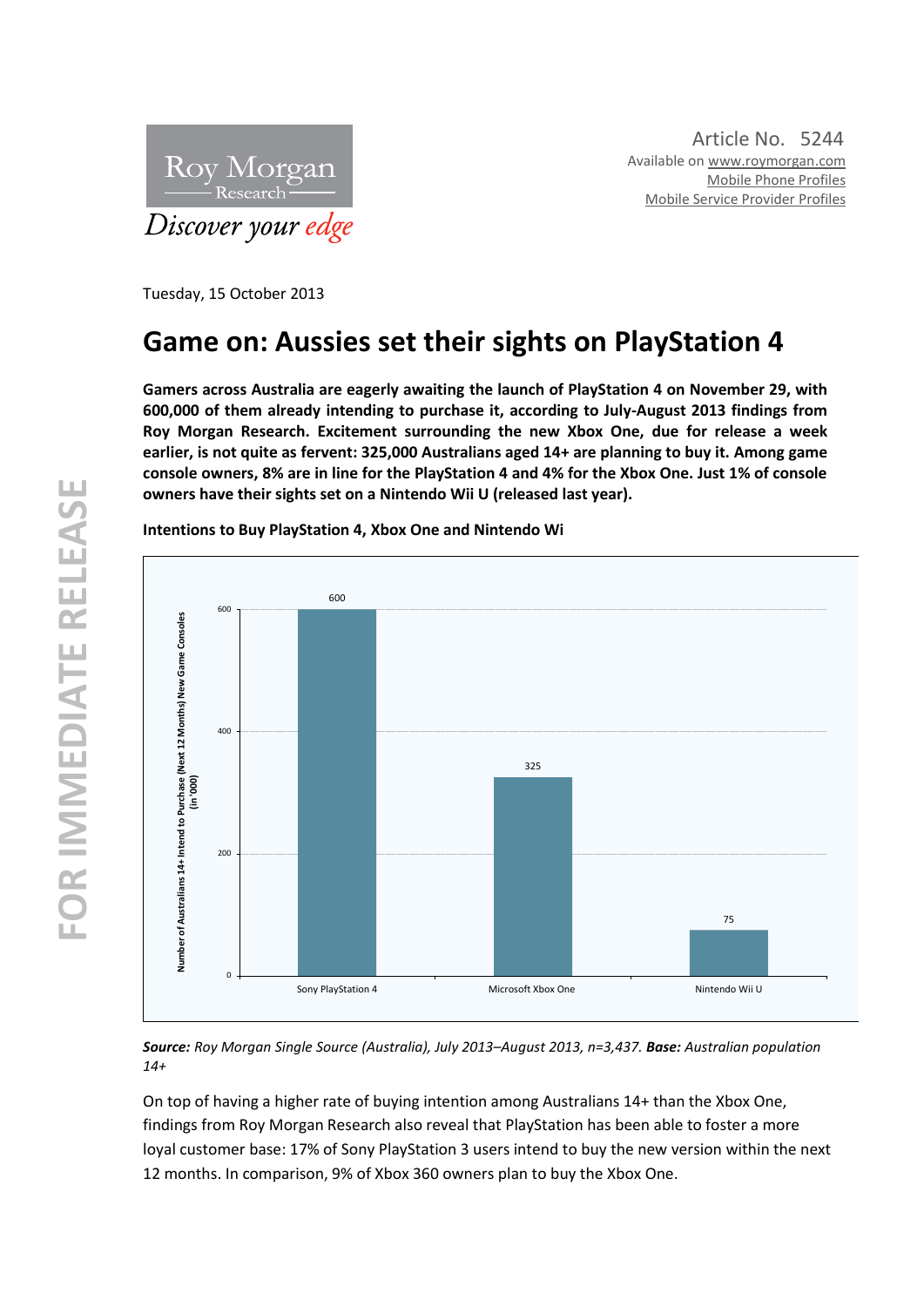## **George Pesutto, General Manager Media & Communications, Roy Morgan Research, says:**

*"As we approach the launch of the next-gen PlayStation and Xbox consoles, it's clear that the marketing focus of each brand and console differ dramatically. Sony continue to target heavy gamers with the PlayStation 4, promising higher graphics performance and a range of new titles. Microsoft appear to be promoting the Xbox One as a multi -dimensional home entertainment device.*

*"Besides the obvious benefit of being slightly cheaper than its competitor, PlayStation 4 has probably inspired more intent to purchase because it appeals to committed gamers, a group that tends to adopt and upgrade technology earlier than the more mainstream market that Microsoft are targeting with Xbox One.*

*"Those intending to buy the Sony PlayStation 4 are more likely to be buying the console for themselves, whereas those planning to buy the Xbox One are more likely to want to share it or purchase it for someone else."*

[Click here](http://www.roymorganonlinestore.com/Browse-Start.aspx) to view our extensive range of [Media Profiles](http://www.roymorganonlinestore.com/Browse/Australia/Media-and-Communication.aspx) including [game console intenders,](http://www.roymorganonlinestore.com/Browse/Australia/Telecommunication-and-Technology/Game-Consoles/Game-Console-Intenders.aspx) [buyers,](http://www.roymorganonlinestore.com/Browse/Australia/Telecommunication-and-Technology/Game-Consoles/Game-Console-Buyers.aspx) an[d owners](http://www.roymorganonlinestore.com/Browse/Australia/Telecommunication-and-Technology/Game-Consoles/Game-Console-Owners.aspx) o[f Microsoft Xbox 360,](http://www.roymorganonlinestore.com/Browse/Australia/Telecommunication-and-Technology/Game-Consoles/Game-Console-Owners/Microsoft-Xbox-360-Owner-Profile.aspx) [Sony PlayStation 3](http://www.roymorganonlinestore.com/Browse/Australia/Telecommunication-and-Technology/Game-Consoles/Game-Console-Owners/Sony-PlayStation-3-Owner-Profile.aspx) and many more. These profiles provide a broad understanding of the target audience, in terms of demographics, attitudes, activities and media usage in Australia .

## **For comments or more information please contact:**

George Pesutto, General Manager Media & Communications

Telephone: +61 (3) 9629 6888

Email: George.Pesutto@roymorgan.com

**Please click on this link to the [Roy Morgan Online Store](http://www.roymorganonlinestore.com/)**

### **About Roy Morgan Research**

Roy Morgan Research is the largest independent Australian research company, with offices in each state of Australia, as well as in New Zealand, the United States and the United Kingdom. A full service research organisation specialising in omnibus and syndicated data, Roy Morgan Research has over 70 years' experience in collecting objective, independent information on consumers.

In Australia, Roy Morgan Research is considered to be the authoritative source of information on financial behaviour, readership, voting intentions and consumer confidence. Roy Morgan Research is a specialist in recontact customised surveys which provide invaluable and effective qualitative and quantitative information regarding customers and target markets.

#### **Margin of Error**

The margin of error to be allowed for in any estimate depends mainly on the number of interviews on which it is based. Margin of error gives indications of the likely range within which estimates would be 95% likely to fall, expressed as the number of percentage points above or below the actual estimate. Allowance for design effects (such as stratification and weighting) should be made as appropriate.